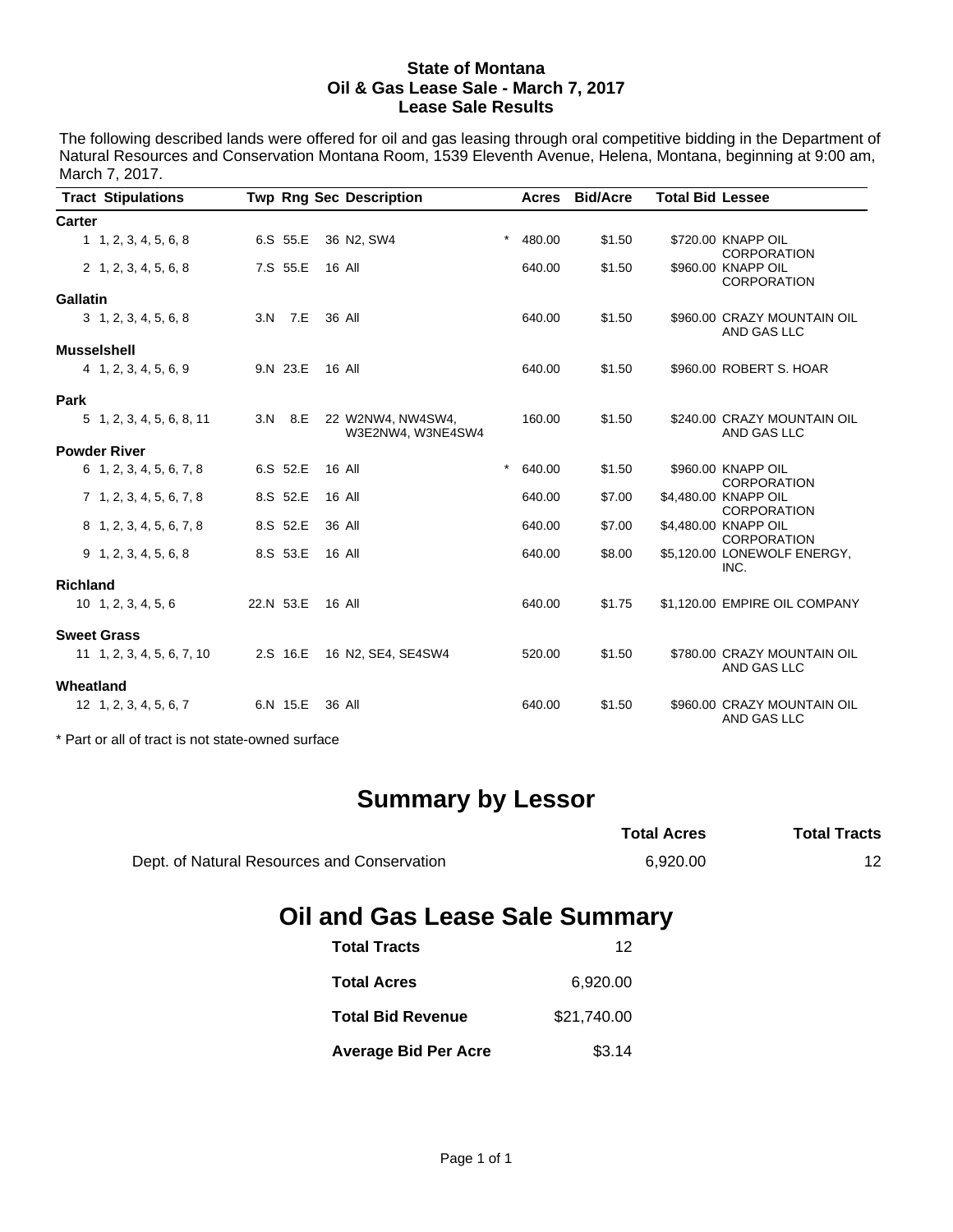#### **State of Montana Oil & Gas Lease Sale - March 7, 2017 Stipulations**

- 1 Lessee shall notify and obtain approval from the Department's Trust Land Management Division (TLMD) prior to constructing well pads, roads, power lines, and related facilities that may require surface disturbance on the tract. Lessee shall comply with any mitigation measures stipulated in TLMD's approval.
- 2 Prior to the drilling of any well on or into the lease premises, lessee shall send one copy of the well prognosis, including Form 22 "Application for Permit" to the Department's Trust Land Management Division (TLMD). After a well is drilled and completed, lessee shall send one copy of all logs run, Form 4A "Completion Report", and geologic report to TLMD. A copy of Form 2 "Sundry Notice and Report of Wells" or other appropriate Board of Oil and Gas Conservation form shall be sent to TLMD whenever any subsequent change in well status or operator is intended or has occurred. Lessee shall also notify and obtain approval from the TLMD prior to plugging a well on the lease premises.

Issuance of this lease in no way commits the Land Board to approval of coal bed methane production on this lease. Any coal bed methane extraction wells would require subsequent review and approval by the board.

- 3 The TLMD will complete an initial review for cultural resources and, where applicable, paleontological resources of the area intended for disturbance and may require a resources inventory. Based on the results of the inventory, the TLMD may restrict surface activity for the purpose of protecting significant resources located on the lease premises.
- 4 The lessee shall be responsible for controlling any noxious weeds introduced by lessee's activity on State-owned land and shall prevent or eradicate the spread of those noxious weeds onto land adjoining the lease premises. The lessee's methods of control shall be reviewed and approved by the Department's Unit Office that has jurisdiction for that locale.
- 5 The definitions of "oil" and "gas" provided in 82-1-111, MCA, do not apply to this lease for royalty calculation purposes.
- 6 If the State does not own the surface, the lessee must contact the owner of the surface in writing at least 30 days prior to any surface activity. A copy of the correspondence shall be sent to TLMD.
- 7 Due to unstable soil conditions on this tract and/or topography that is rough and/or steep, surface use may be restricted or denied. Seismic activity may be restricted to poltershots.
- 8 This lease is located within designated sage grouse general habitat. Proposed activities are subject to, and shall comply with, all provisions, stipulations and mitigation requirements of the Montana Sage Grouse Habitat Conservation Strategy, as implemented by Governor's Executive Orders 10-2014, 12-2015, and amendments thereto. Contact the TLMD prior to preparing a project proposal.
- 9 This lease is located within designated sage grouse core habitat. Proposed activities are subject to, and shall comply with, all provisions, stipulations and mitigation requirements of the Montana Sage Grouse Habitat Conservation Strategy, as implemented by Governor's Executive Orders 10-2014, 12-2015, and amendments thereto. Contact the TLMD prior to preparing a project proposal.
- 10 Unless otherwise approved by the Department in writing, wells and related surface infrastructure, including new road construction, are prohibited within 1/2 mile of the centerline of a navigable river, lake or reservoir, and within 1/4 mile of direct perennial tributary streams of navigable waterways, on or adjacent to the tract. No surface occupancy is allowed within the bed of a river, stream, lake or reservoir, islands and accretions or abandoned channels.
- 11 Any activity within 1/8 mile of the river, stream, floodplain, or lake/reservoir on or adjacent to this tract must be approved in writing by the TLMD prior to commencement. No surface occupancy is allowed within the bed of the river and/or stream, abandoned channels, the bed of the lake/reservoir, or on islands and accretions associated with the river, stream, or lake/reservoir.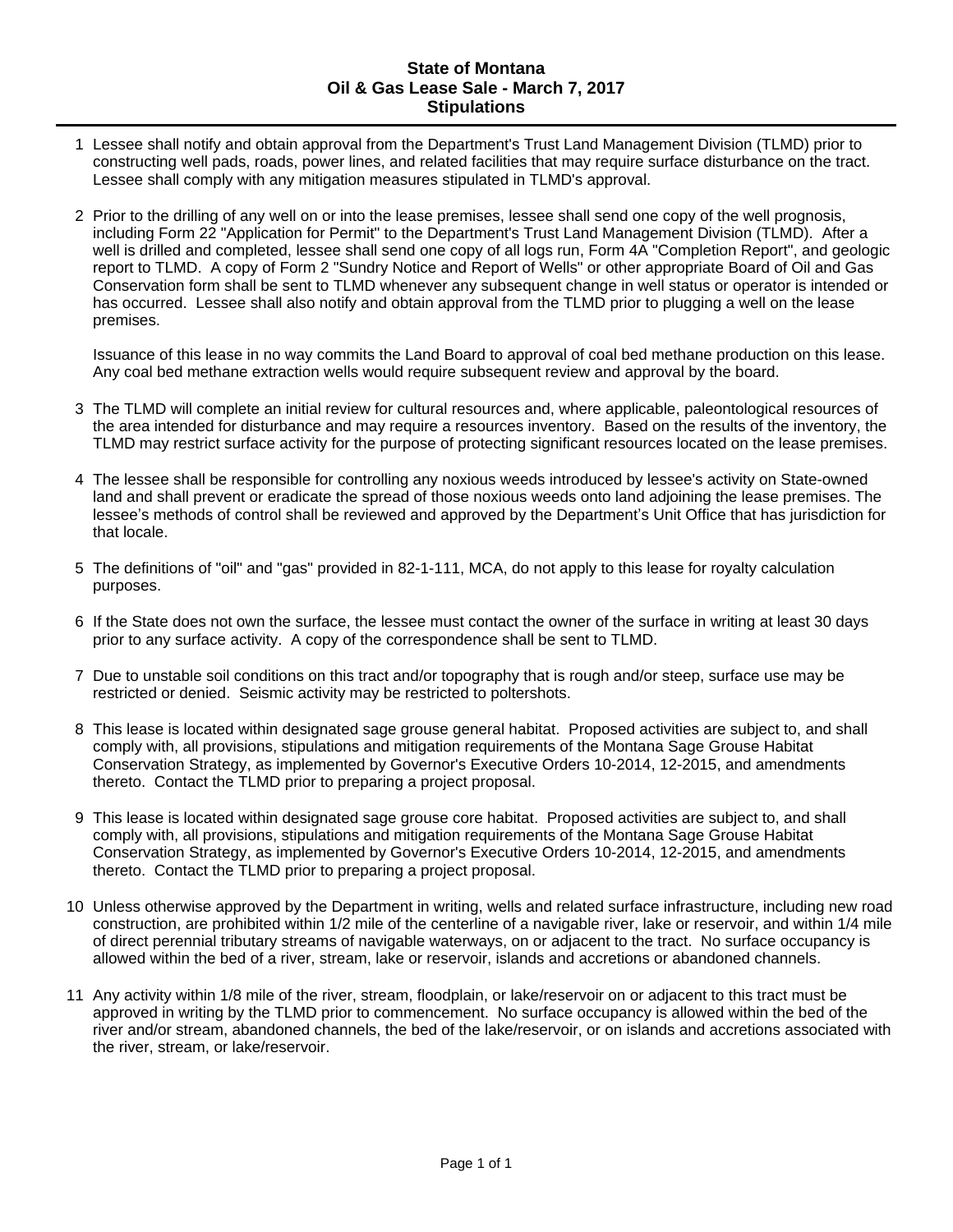### **State of Montana Oil & Gas Lease Sale - March 7, 2017 Applicant List**

|                     |                     |                 |          | <b>Tract Twp Rng Sec Description</b>                                      |  | <b>Acres Applicant</b>        |  |  |  |
|---------------------|---------------------|-----------------|----------|---------------------------------------------------------------------------|--|-------------------------------|--|--|--|
| <b>Carter</b>       |                     |                 |          |                                                                           |  |                               |  |  |  |
| 1                   |                     |                 |          | 6.S 55.E 36 N2, SW4                                                       |  | 480.00 KNAPP OIL CORPORATION  |  |  |  |
| $\mathcal{P}$       |                     | 7.S 55.E 16 All |          |                                                                           |  | 640.00 KNAPP OIL CORPORATION  |  |  |  |
| <b>Gallatin</b>     |                     |                 |          |                                                                           |  |                               |  |  |  |
|                     | 3 3.N 7.E 36 All    |                 |          |                                                                           |  | 640.00 AAA LAND SERVICES, LLC |  |  |  |
| <b>Musselshell</b>  |                     |                 |          |                                                                           |  |                               |  |  |  |
|                     | 4 9.N 23.E 16 All   |                 |          |                                                                           |  | 640.00 HOAR, ROBERT S.        |  |  |  |
| Park                |                     |                 |          |                                                                           |  |                               |  |  |  |
| 5                   |                     |                 |          | 3.N 8.E 22 W2NW4, NW4SW4, W3E2NW4, W3NE4SW4 160.00 AAA LAND SERVICES, LLC |  |                               |  |  |  |
| <b>Powder River</b> |                     |                 |          |                                                                           |  |                               |  |  |  |
| 6                   |                     | 6.S 52.E        | - 16 All |                                                                           |  | 640.00 KNAPP OIL CORPORATION  |  |  |  |
| 7                   |                     | 8.S 52.E        | 16 All   |                                                                           |  | 640.00 KNAPP OIL CORPORATION  |  |  |  |
| 8                   |                     | 8.S 52.E 36 All |          |                                                                           |  | 640.00 KNAPP OIL CORPORATION  |  |  |  |
| 9                   |                     | 8.S 53.E        | 16 All   |                                                                           |  | 640.00 KNAPP OIL CORPORATION  |  |  |  |
|                     |                     |                 |          |                                                                           |  |                               |  |  |  |
| <b>Richland</b>     |                     |                 |          |                                                                           |  |                               |  |  |  |
|                     | 10 22.N 53.E 16 All |                 |          |                                                                           |  | 640.00 EMPIRE OIL COMPANY     |  |  |  |
| <b>Sweet Grass</b>  |                     |                 |          |                                                                           |  |                               |  |  |  |
|                     |                     |                 |          | 11 2.S 16.E 16 N2, SE4, SE4SW4                                            |  | 520.00 AAA LAND SERVICES, LLC |  |  |  |
| Wheatland           |                     |                 |          |                                                                           |  |                               |  |  |  |
| 12 <sup>1</sup>     |                     | 6.N 15.E 36 All |          |                                                                           |  | 640.00 AAA LAND SERVICES, LLC |  |  |  |